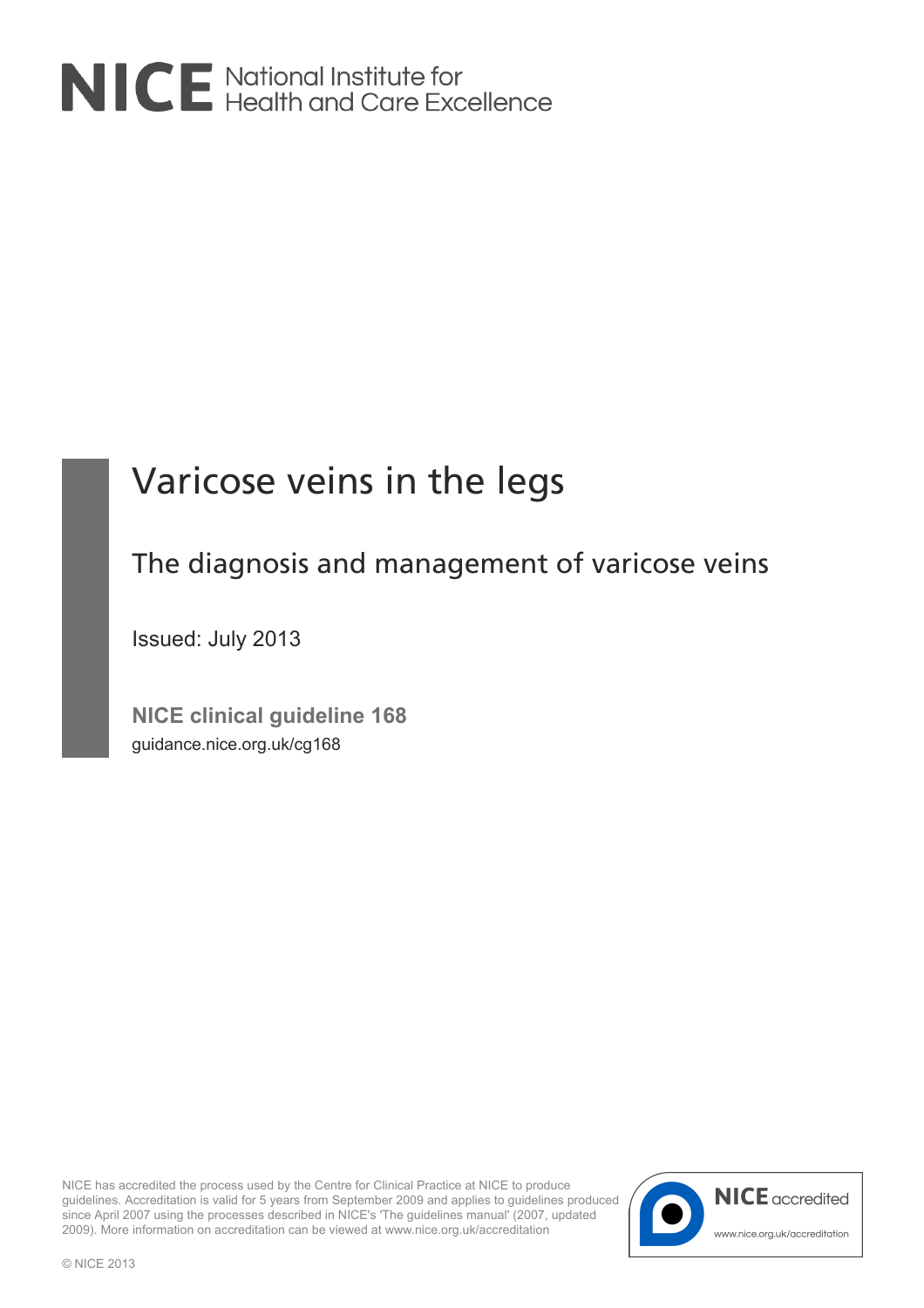a,

## **Contents**

| 2.5 Optimal interventional and conservative treatments at different stages of disease  15  |  |
|--------------------------------------------------------------------------------------------|--|
|                                                                                            |  |
|                                                                                            |  |
|                                                                                            |  |
| 4 The Guideline Development Group, National Collaborating Centre and NICE project team  18 |  |
|                                                                                            |  |
|                                                                                            |  |
|                                                                                            |  |
|                                                                                            |  |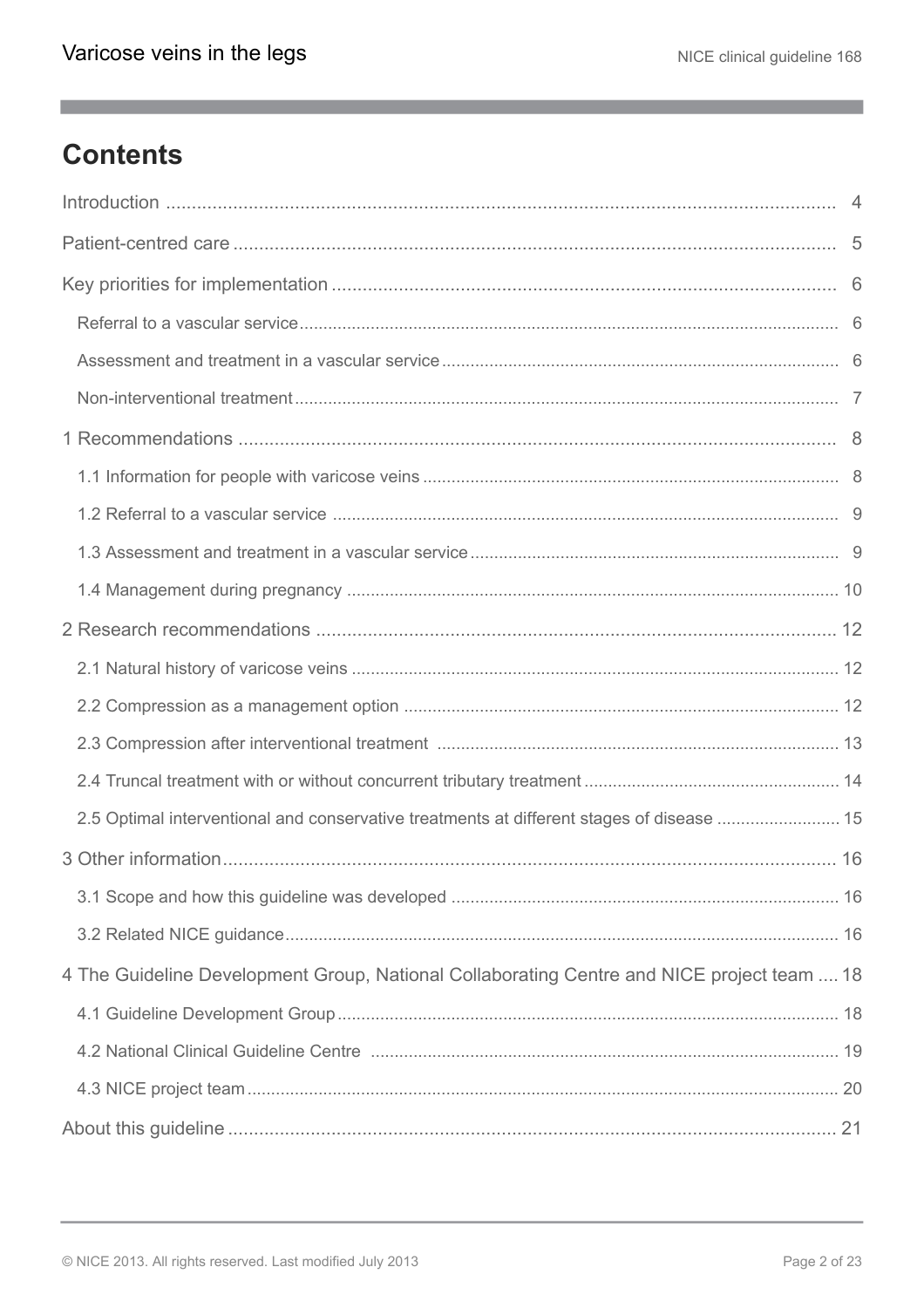$\mathcal{L}^{\mathcal{L}}$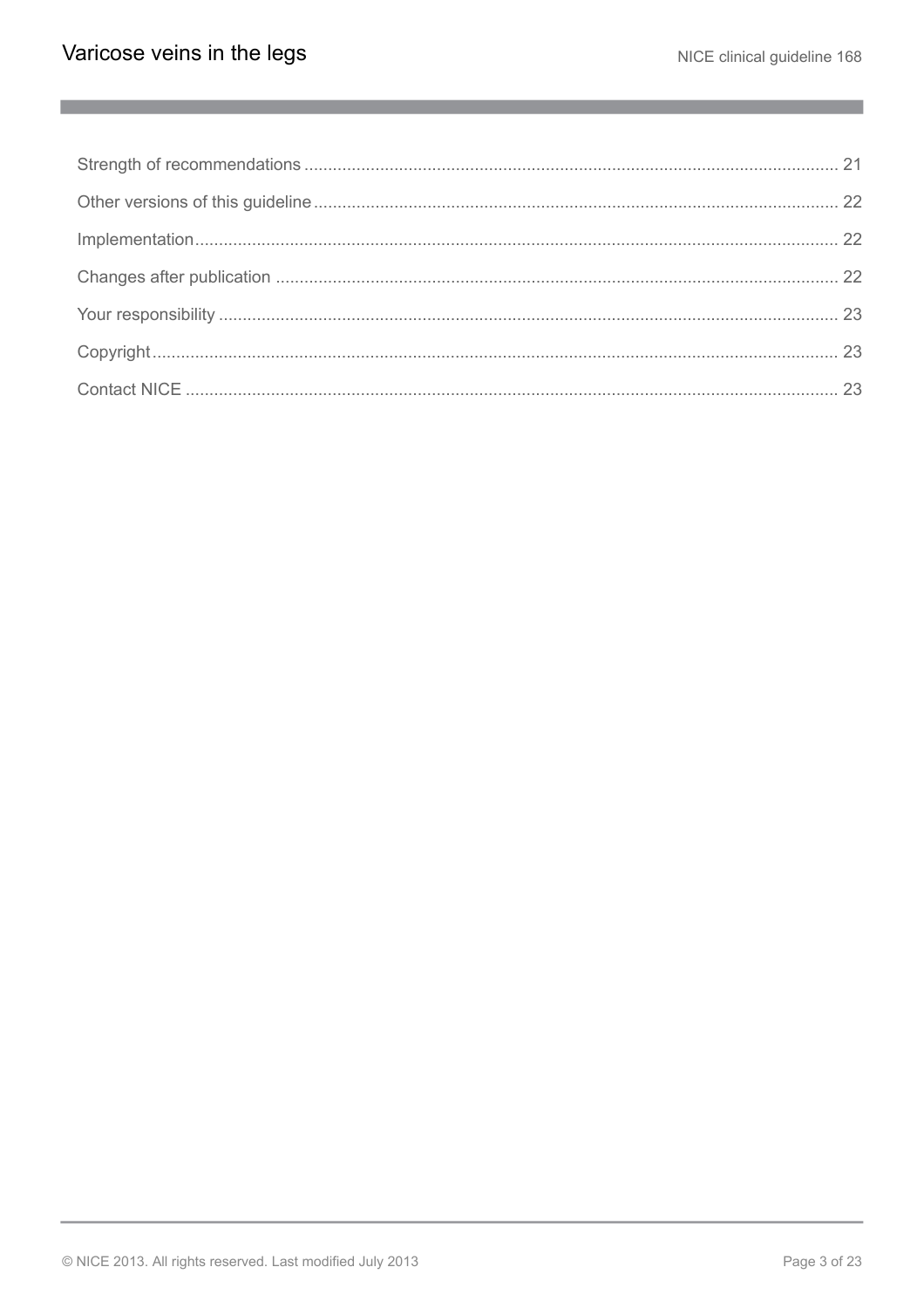### <span id="page-3-0"></span>**Introduction**

Varicose veins are dilated, often palpable subcutaneous veins with reversed blood flow. They are most commonly found in the legs. Estimates of the prevalence of varicose veins vary. Visible varicose veins in the lower limbs are estimated to affect at least a third of the population. Risk factors for developing varicose veins are unclear, although prevalence rises with age and they often develop during pregnancy.

In some people varicose veins are asymptomatic or cause only mild symptoms, but in others they cause pain, aching or itching and can have a significant effect on their quality of life. Varicose veins may become more severe over time and can lead to complications such as changes in skin pigmentation, bleeding or venous ulceration. It is not known which people will develop more severe disease but it is estimated that 3–6% of people who have varicose veins in their lifetime will develop venous ulcers.

There are several options for the management of varicose veins, including:

- advice and reassurance
- interventional treatments (endothermal ablation, foam sclerotherapy and surgery)
- compression hosiery.

In 2009/10 there were 35,659 varicose veins procedures carried out in the NHS. There is no definitive system for identifying which people will benefit the most from interventional treatment and no established framework within the NHS for the diagnosis and management of varicose veins. This has resulted in wide regional variations in the management of varicose veins in the UK. This guideline was developed with the aim of giving healthcare professionals guidance on the diagnosis and management of varicose veins in the legs, in order to improve patient care and minimise disparities in care across the UK.

The guideline will assume that prescribers will use a drug's summary of product characteristics to inform decisions made with individual patients.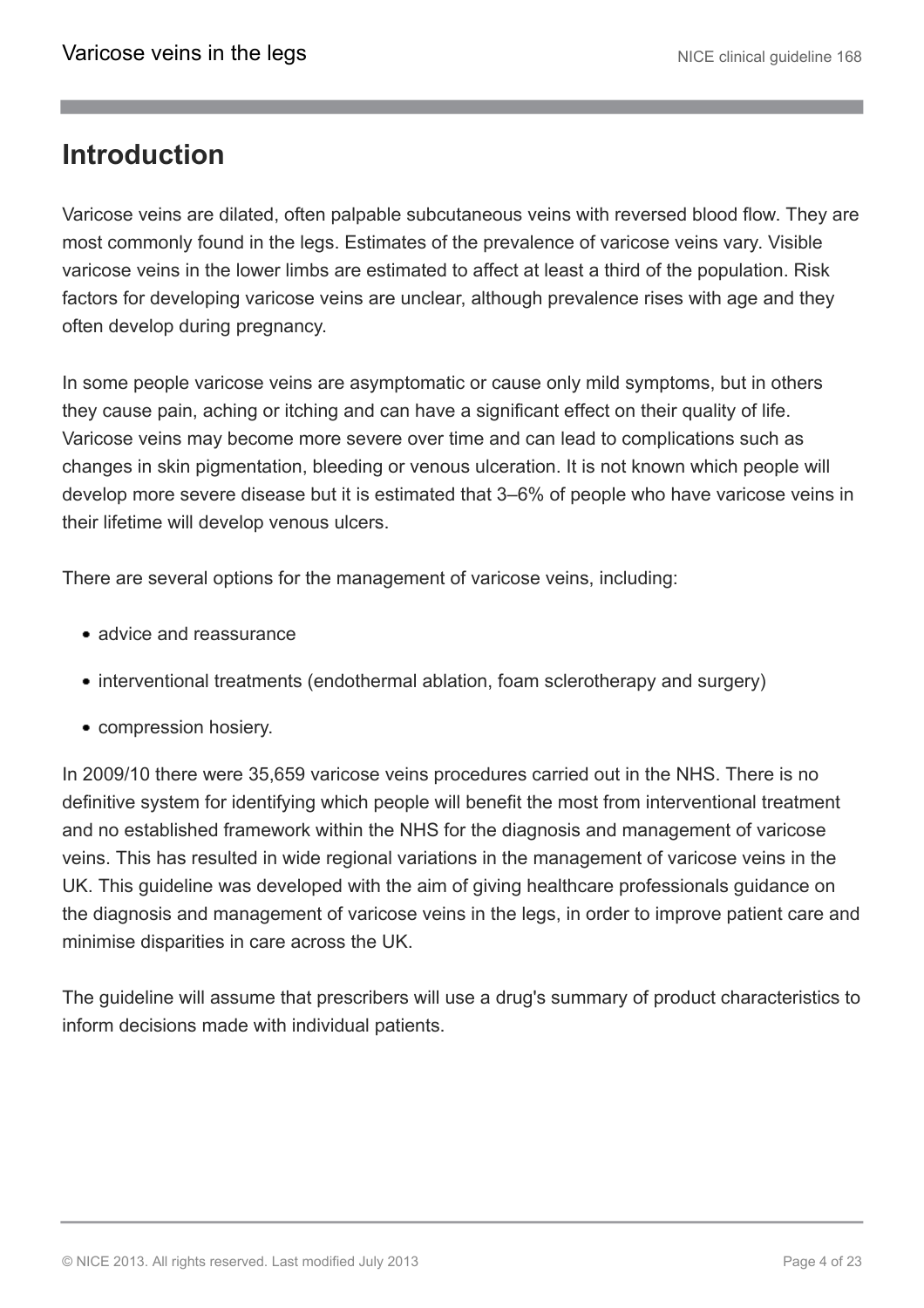### <span id="page-4-0"></span>**Patient-centred care**

This guideline offers best practice advice on the care of adults aged 18 years and over with varicose veins in the legs.

Patients and healthcare professionals have rights and responsibilities as set out in the [NHS](https://www.gov.uk/government/publications/the-nhs-constitution-for-england) [Constitution for England](https://www.gov.uk/government/publications/the-nhs-constitution-for-england) – all NICE guidance is written to reflect these. Treatment and care should take into account individual needs and preferences. Patients should have the opportunity to make informed decisions about their care and treatment, in partnership with their healthcare professionals. If someone does not have the capacity to make decisions, healthcare professionals should follow the [Department of Health's advice on consent](http://www.dh.gov.uk/en/DH_103643), the [code of practice](http://www.justice.gov.uk/protecting-the-vulnerable/mental-capacity-act) [that accompanies the Mental Capacity Act](http://www.justice.gov.uk/protecting-the-vulnerable/mental-capacity-act) and the supplementary [code of practice on](http://webarchive.nationalarchives.gov.uk/20130107105354/http:/www.dh.gov.uk/en/Publicationsandstatistics/Publications/PublicationsPolicyAndGuidance/DH_085476) [deprivation of liberty safeguards](http://webarchive.nationalarchives.gov.uk/20130107105354/http:/www.dh.gov.uk/en/Publicationsandstatistics/Publications/PublicationsPolicyAndGuidance/DH_085476). In Wales, healthcare professionals should follow [advice on](http://www.wales.nhs.uk/consent) [consent from the Welsh Government](http://www.wales.nhs.uk/consent).

NICE has produced guidance on the components of good patient experience in adult NHS services. All healthcare professionals should follow the recommendations in [Patient experience](http://publications.nice.org.uk/patient-experience-in-adult-nhs-services-improving-the-experience-of-care-for-people-using-adult-cg138) [in adult NHS services.](http://publications.nice.org.uk/patient-experience-in-adult-nhs-services-improving-the-experience-of-care-for-people-using-adult-cg138)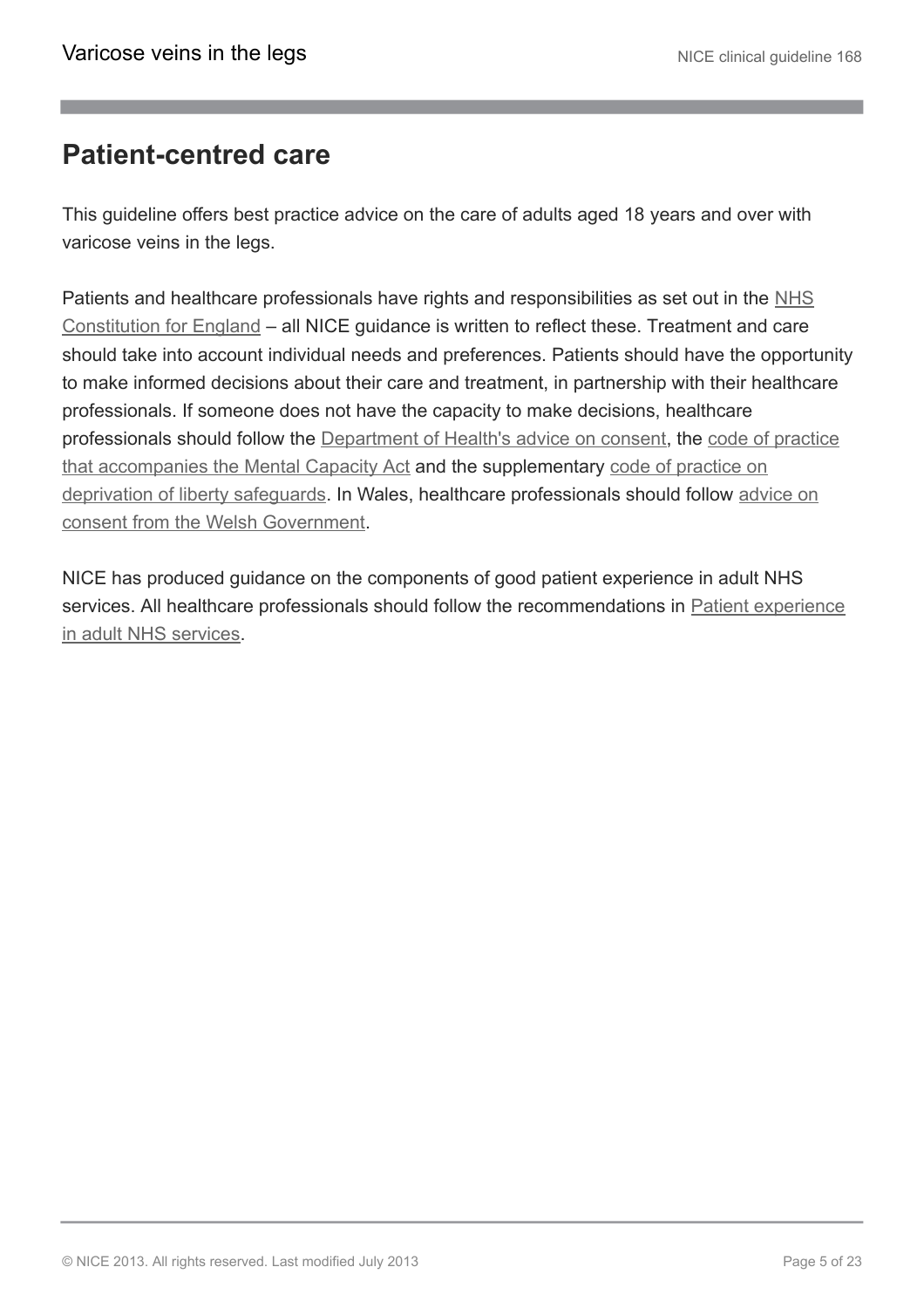## <span id="page-5-0"></span>**Key priorities for implementation**

The following recommendations have been identified as priorities for implementation.

## <span id="page-5-1"></span>*Referral to a vascular service*

- <span id="page-5-3"></span>Refer people to a vascular service $^{[i]}$  if they have any of the following.
- <span id="page-5-4"></span>Symptomatic<sup>[[2](#page-6-2)]</sup> primary or symptomatic recurrent varicose veins.
- Lower-limb skin changes, such as pigmentation or eczema, thought to be caused by chronic venous insufficiency.
- Superficial vein thrombosis (characterised by the appearance of hard, painful veins) and suspected venous incompetence.
- A venous leg ulcer (a break in the skin below the knee that has not healed within 2 weeks).
- A healed venous leg ulcer.

### <span id="page-5-2"></span>*Assessment and treatment in a vascular service*

### **Assessment**

Use duplex ultrasound to confirm the diagnosis of varicose veins and the extent of truncal reflux, and to plan treatment for people with suspected primary or recurrent varicose veins.

### **Interventional treatment**

- For people with confirmed varicose veins and truncal reflux:
- Offer endothermal ablation (see [Radiofrequency ablation of varicose veins](http://guidance.nice.org.uk/IPG8) [NICE interventional procedure guidance 8] and [Endovenous laser treatment of the long](http://guidance.nice.org.uk/IPG52) [saphenous vein](http://guidance.nice.org.uk/IPG52) [NICE interventional procedure guidance 52]).
- If endothermal ablation is unsuitable, offer ultrasound-guided foam sclerotherapy (see [Ultrasound-guided foam sclerotherapy for varicose veins](http://guidance.nice.org.uk/IPG440) [NICE interventional procedure guidance 440]).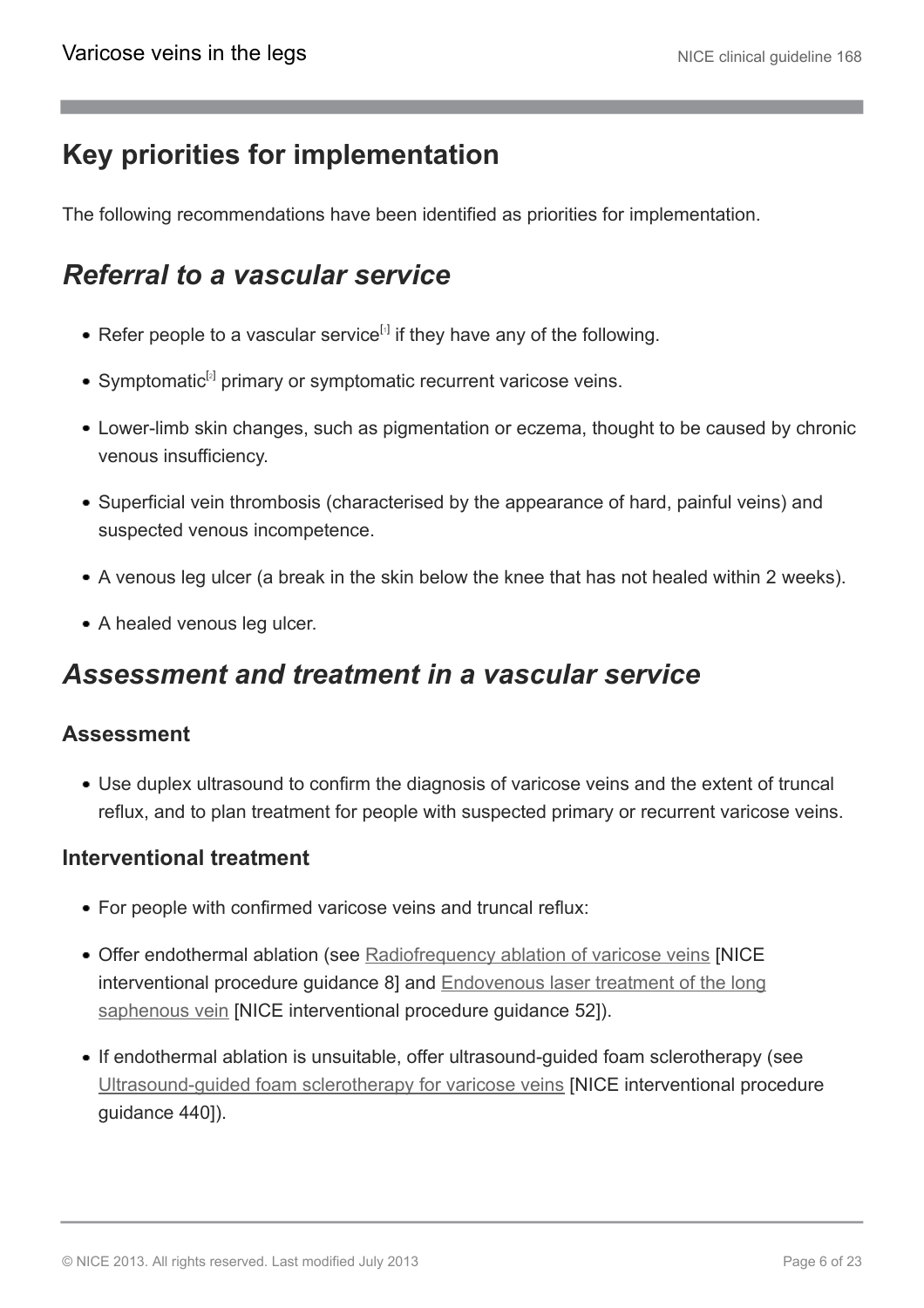• If ultrasound-guided foam sclerotherapy is unsuitable, offer surgery.

If incompetent varicose tributaries are to be treated, consider treating them at the same time.

### <span id="page-6-0"></span>*Non-interventional treatment*

Do not offer compression hosiery to treat varicose veins unless interventional treatment is unsuitable.

<span id="page-6-1"></span> $\overline{11}A$  $\overline{11}A$  $\overline{11}A$  team of healthcare professionals who have the skills to undertake a full clinical and duplex ultrasound assessment and provide a full range of treatment.

<span id="page-6-2"></span> $[2]$  $[2]$  $[2]$  Veins found in association with troublesome lower limb symptoms (typically pain, aching, discomfort, swelling, heaviness and itching).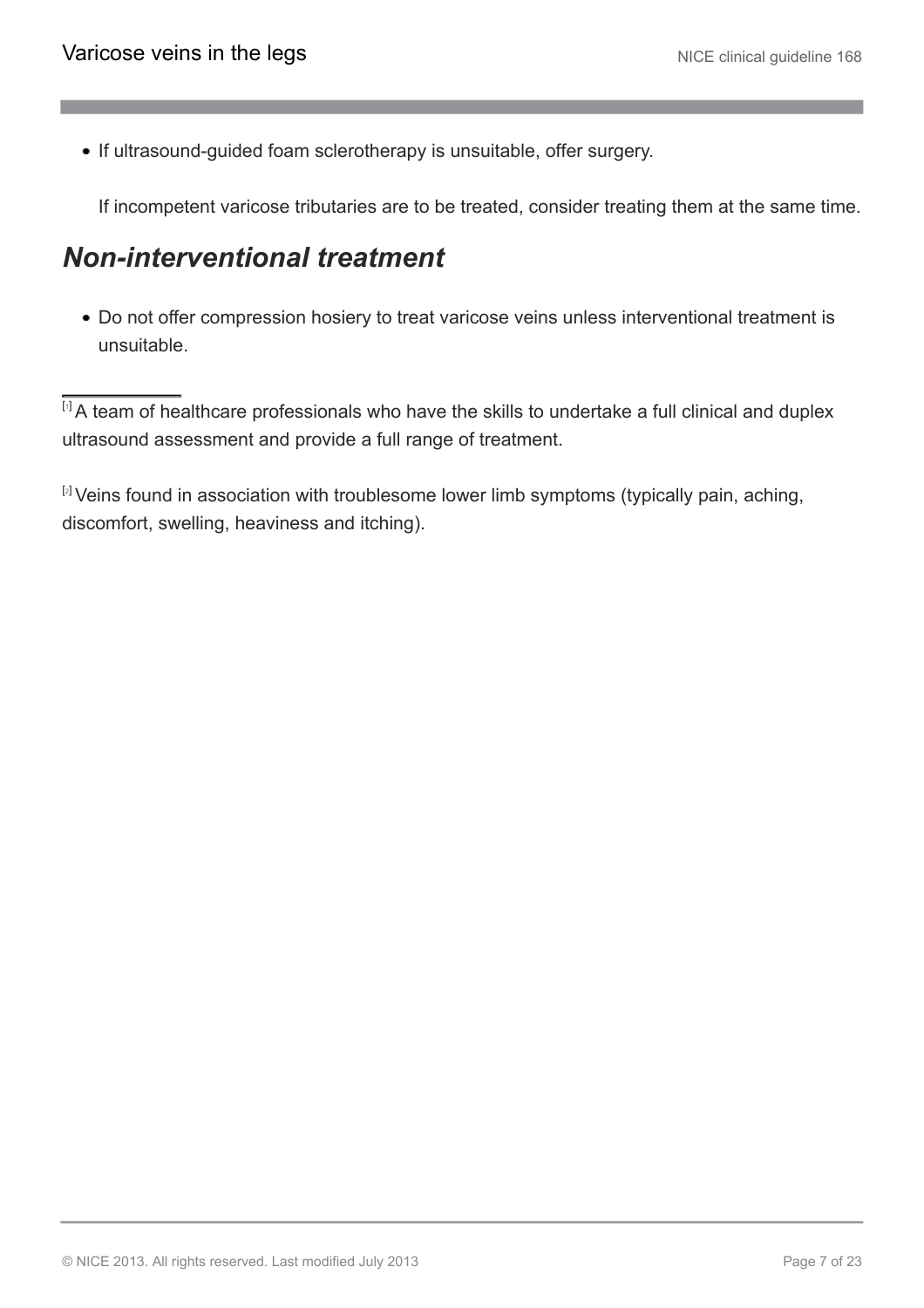### <span id="page-7-0"></span>**1 Recommendations**

The following guidance is based on the best available evidence. The [full guideline](http://guidance.nice.org.uk/CG168/Guidance) gives details of the methods and the evidence used to develop the guidance.

The wording used in the recommendations in this guideline (for example words such as 'offer' and 'consider') denotes the certainty with which the recommendation is made (the strength of the recommendation). See [About this guideline](http://publications.nice.org.uk/varicose-veins-in-the-legs-cg168/about-this-guideline) for details.

All recommendations relate to adults aged 18 years and over.

### <span id="page-7-1"></span>*1.1 Information for people with varicose veins*

- 1.1.1 Give people who present with varicose veins information that includes:
	- An explanation of what varicose veins are.
	- Possible causes of varicose veins.
	- The likelihood of progression and possible complications, including deep vein thrombosis, skin changes, leg ulcers, bleeding and thrombophlebitis. Address any misconceptions the person may have about the risks of developing complications.
	- Treatment options, including symptom relief, an overview of interventional treatments and the role of compression.
	- Advice on:
		- weight loss (for guidance on weight management see [Obesity](http://guidance.nice.org.uk/CG43) [NICE clinical guideline 43])
		- light to moderate physical activity
		- avoiding factors that are known to make their symptoms worse if possible
		- when and where to seek further medical help.
- <span id="page-7-2"></span>1.1.2 When discussing treatment for varicose veins at the vascular service<sup>[[3](#page-10-0)]</sup> tell the person: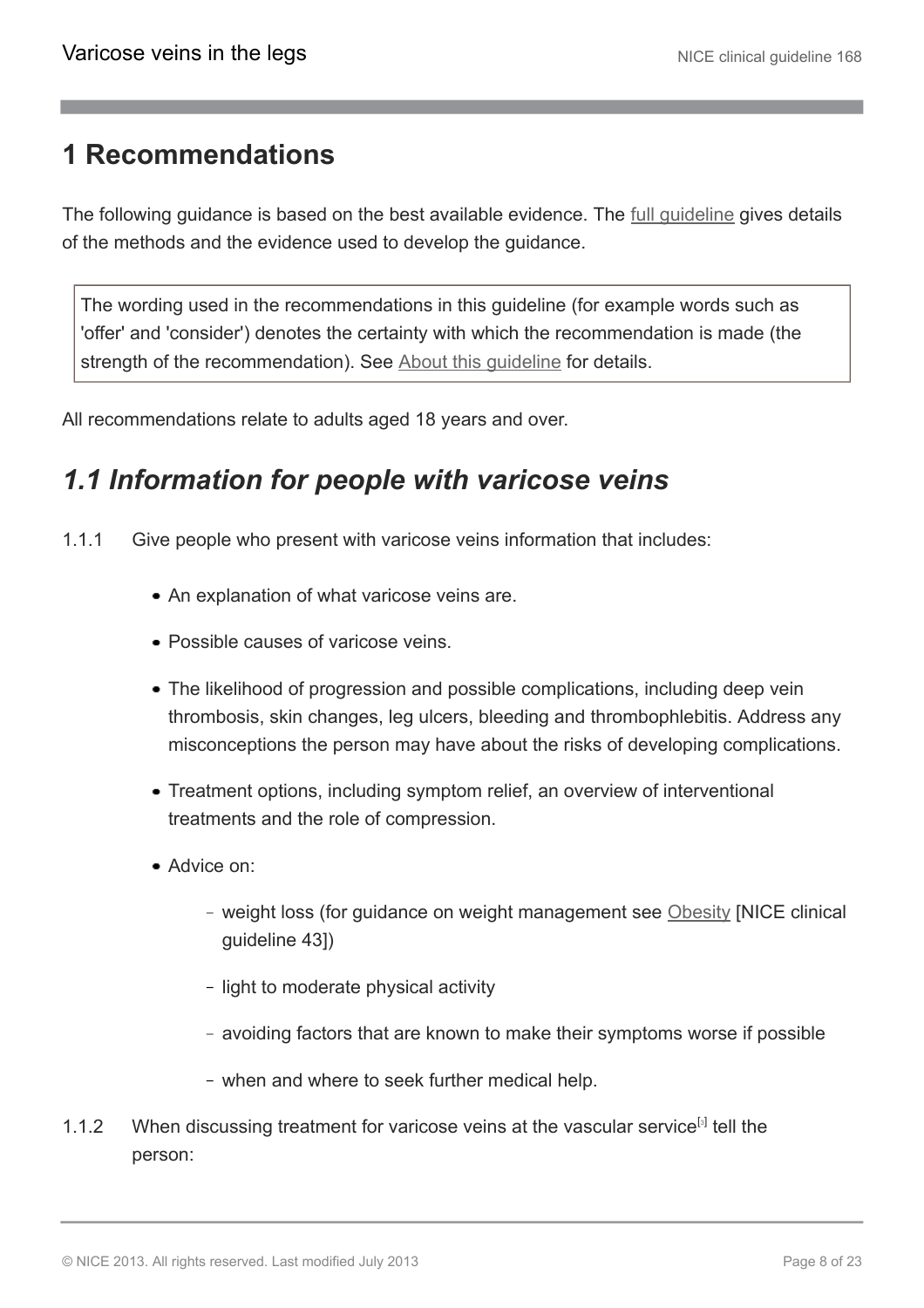- What treatment options are available.
- The expected benefits and risks of each treatment option.
- That new varicose veins may develop after treatment.
- That they may need more than 1 session of treatment.
- That the chance of recurrence after treatment for recurrent varicose veins is higher than for primary varicose veins.

### <span id="page-8-0"></span>*1.2 Referral to a vascular service*

- 1.2.1 Refer people with bleeding varicose veins to a vascular service<sup>[[3](#page-10-0)]</sup> immediately.
- <span id="page-8-2"></span>1.2.2 Refer people to a vascular service if they have any of the following.
	- Symptomatic<sup>[[4](#page-10-1)]</sup> primary or symptomatic recurrent varicose veins.
	- Lower-limb skin changes, such as pigmentation or eczema, thought to be caused by chronic venous insufficiency.
	- Superficial vein thrombosis (characterised by the appearance of hard, painful veins) and suspected venous incompetence.
	- A venous leg ulcer (a break in the skin below the knee that has not healed within 2 weeks).
	- A healed venous leg ulcer.

### <span id="page-8-1"></span>*1.3 Assessment and treatment in a vascular service*

### **Assessment**

1.3.1 Use duplex ultrasound to confirm the diagnosis of varicose veins and the extent of truncal reflux, and to plan treatment for people with suspected primary or recurrent varicose veins.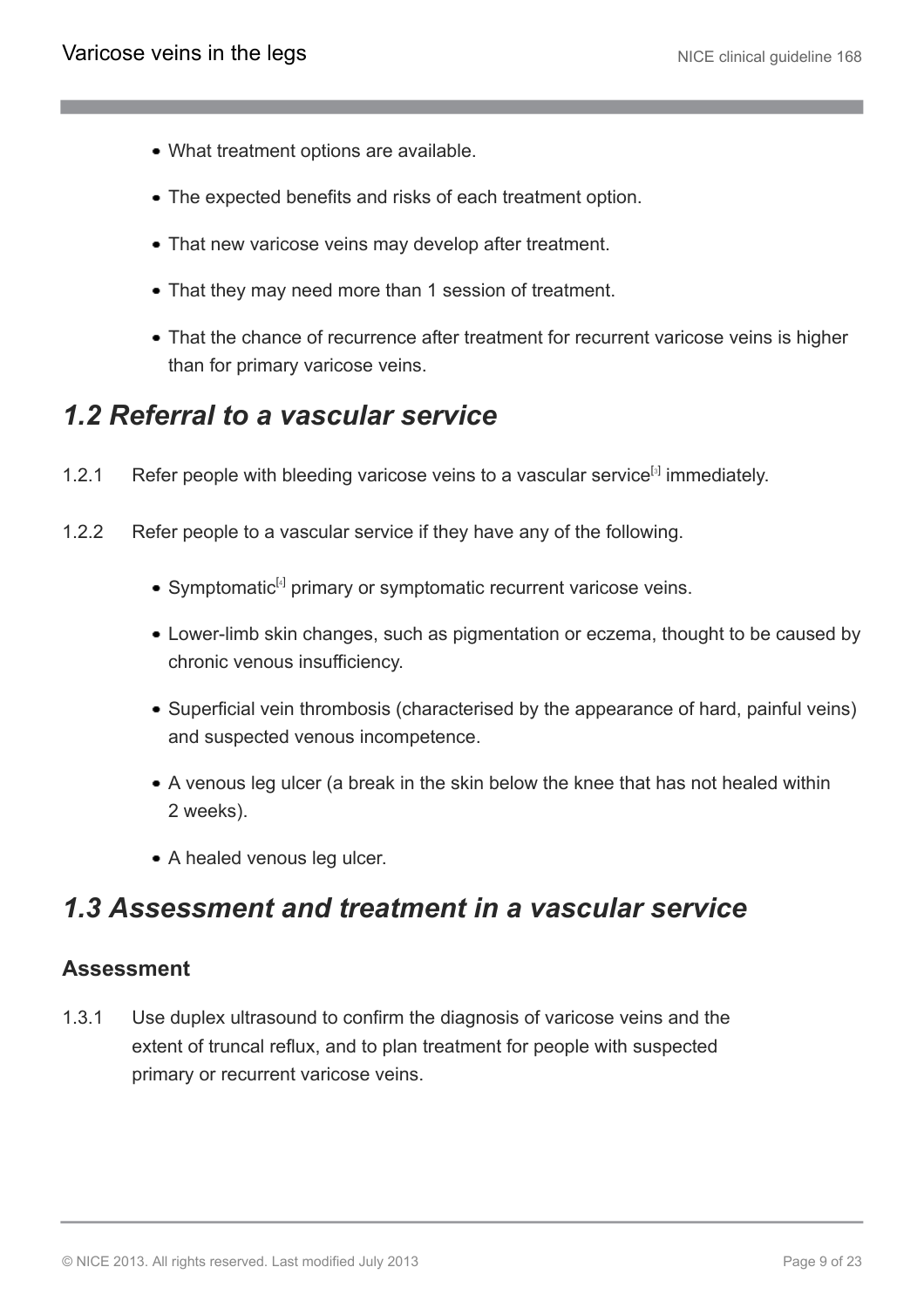### **Interventional treatment**

- 1.3.2 For people with confirmed varicose veins and truncal reflux:
	- Offer endothermal ablation (see [Radiofrequency ablation of varicose veins](http://guidance.nice.org.uk/IPG8) [NICE interventional procedure guidance 8] and [Endovenous laser treatment of the long](http://guidance.nice.org.uk/IPG52) [saphenous vein](http://guidance.nice.org.uk/IPG52) [NICE interventional procedure guidance 52]).
	- If endothermal ablation is unsuitable, offer ultrasound-guided foam sclerotherapy (see [Ultrasound-guided foam sclerotherapy for varicose veins](http://guidance.nice.org.uk/IPG440) [NICE interventional procedure guidance 440]).
	- If ultrasound-guided foam sclerotherapy is unsuitable, offer surgery.

If incompetent varicose tributaries are to be treated, consider treating them at the same time.

1.3.3 If offering compression bandaging or hosiery for use after interventional treatment, do not use for more than 7 days.

### **Non-interventional treatment**

1.3.4 Do not offer compression hosiery to treat varicose veins unless interventional treatment is unsuitable.

### <span id="page-9-0"></span>*1.4 Management during pregnancy*

- 1.4.1 Give pregnant women presenting with varicose veins information on the effect of pregnancy on varicose veins.
- 1.4.2 Do not carry out interventional treatment for varicose veins during pregnancy other than in exceptional circumstances.
- 1.4.3 Consider compression hosiery for symptom relief of leg swelling associated with varicose veins during pregnancy.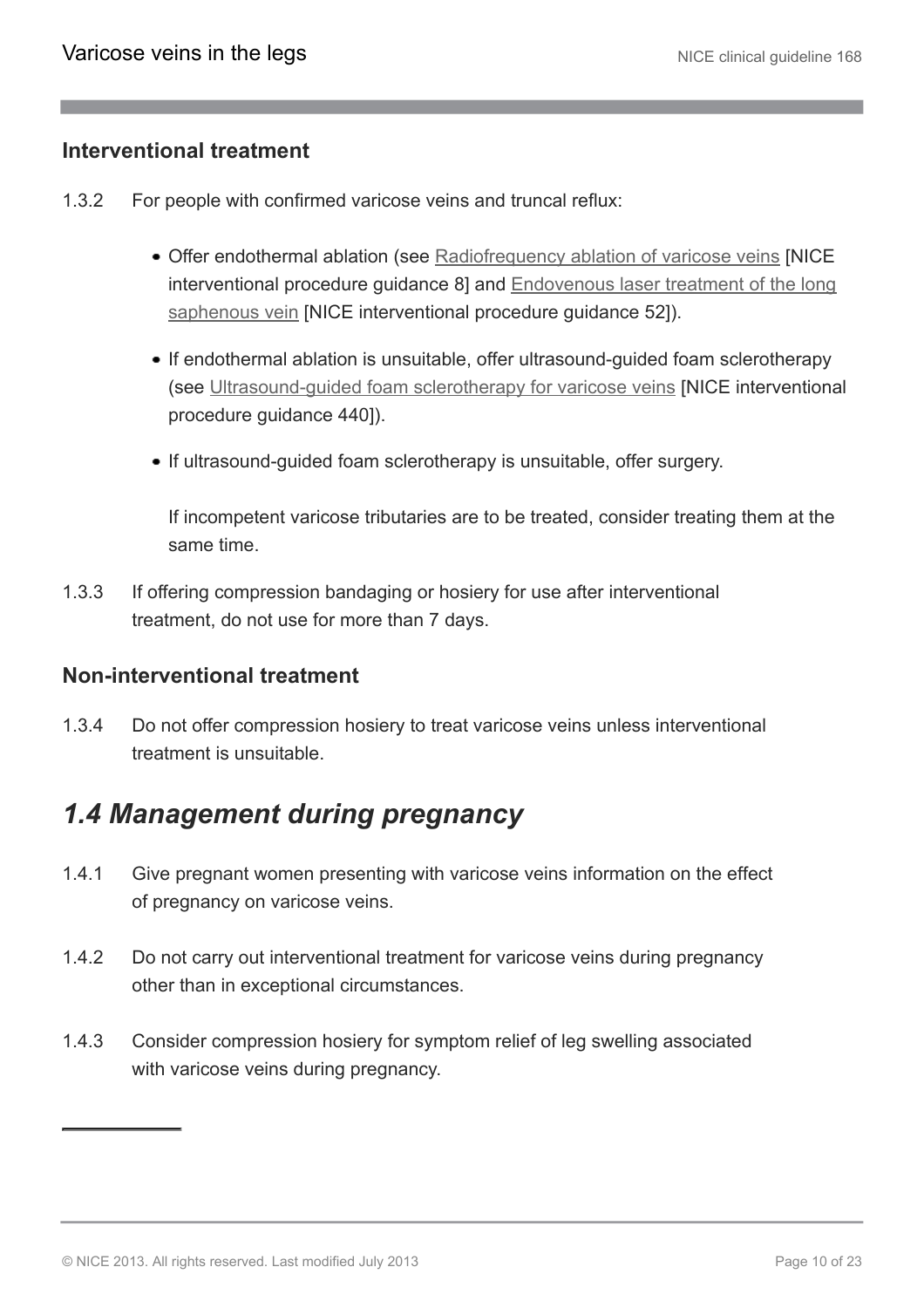<span id="page-10-0"></span>[[3](#page-7-2)] A team of healthcare professionals who have the skills to undertake a full clinical and duplex ultrasound assessment and provide a full range of treatment

<span id="page-10-1"></span>[[4](#page-8-2)] Veins found in association with troublesome lower limb symptoms (typically pain, aching, discomfort, swelling, heaviness and itching).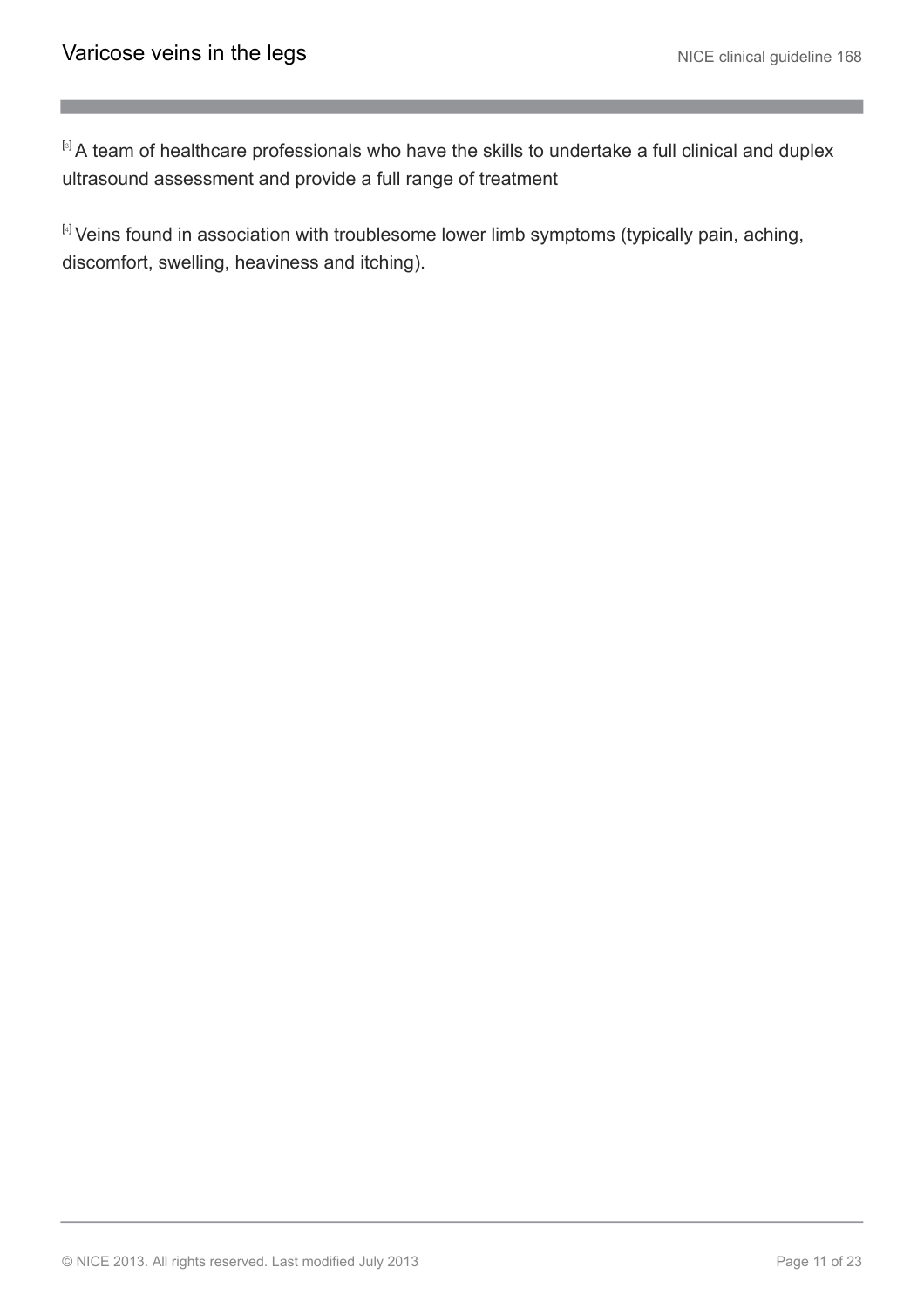### <span id="page-11-0"></span>**2 Research recommendations**

The Guideline Development Group has made the following recommendations for research, based on its review of evidence, to improve NICE guidance and patient care in the future. The Guideline Development Group's full set of research recommendations is detailed in appendix N of the [full guideline](http://guidance.nice.org.uk/CG168/Guidance).

## <span id="page-11-1"></span>*2.1 Natural history of varicose veins*

In people with varicose veins at CEAP (Clinical, etiological, anatomical and pathophysiological) stage C2 or C3, what are the factors that influence progression of the disease to CEAP stages C5 or C6?

### **Why this is important**

The evidence review for the guideline showed a lack of high-quality evidence on the progression of varicose veins from CEAP stage C2 or C3 to more serious varicose veins disease. A large, observational, prospective cohort study, similar to the Framingham or Bonn veins studies, should be undertaken. The study should recruit patients with C2 and C3 disease and follow the progress of their disease for 5 years. Consideration should be given to including a genetic component in the study because genetic factors have not been studied on a large scale. The results of such a study should help to more accurately identify which patients are at risk of developing more serious disease so that interventions can be offered at an early stage to those who will benefit most.

### <span id="page-11-2"></span>*2.2 Compression as a management option*

What is the clinical and cost effectiveness of compression hosiery versus no compression for the management of symptomatic varicose veins?

### **Why this is important**

Compression hosiery is widely used as first-line treatment for symptomatic varicose veins. In some areas of the UK a period of hosiery use is a precursor to referral to secondary care.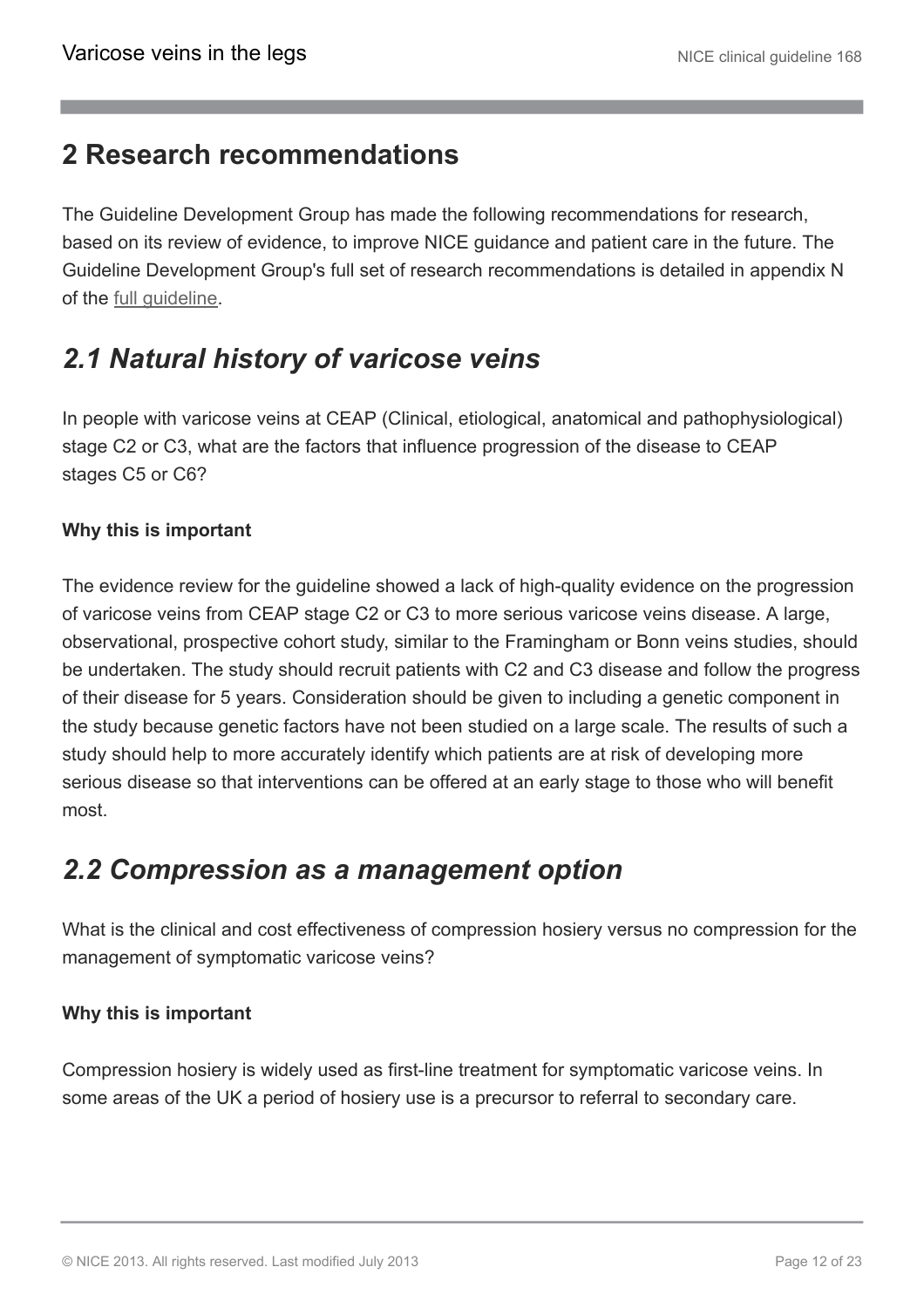Discomfort and difficulty in application may cause people to stop wearing compression hosiery or wear it only occasionally. The current evidence for the benefit of compression hosiery is weak. There is little evidence of an impact on symptom relief or an improvement in quality of life. It is therefore not possible to calculate the cost effectiveness of compression hosiery.

A multicentre trial randomising compression hosiery versus no compression in patients with symptomatic varicose veins is needed. The trial should evaluate quality of life, including symptom reduction, and measure adherence with compression hosiery. In addition the trial should investigate the impact of compression on disease progression and the need for subsequent intervention.

### <span id="page-12-0"></span>*2.3 Compression after interventional treatment*

What is the clinical and cost effectiveness of compression bandaging or hosiery after interventional treatment for varicose veins compared with no compression? If there is benefit, how long should compression bandaging or hosiery be worn for?

### **Why this is important**

The benefit of compression after interventional treatment for varicose veins is unclear. A well-conducted, multicentre, randomised controlled trial (RCT) of compression after interventional treatment would help determine whether compression is beneficial, and if so, what type is best and how long it should be worn for. The trial should include patients who have had 1 of the 3 main interventional treatments: endothermal ablation, ultrasound-guided foam sclerotherapy or surgery. The patients should be divided into 3 groups based on the type of intervention they have had. There should be 6 RCT arms, 1 arm with compression and 1 arm without, in each of the 3 patient groups. Each arm should have subgroups for compression type and duration. Adherence to compression treatment and the impact of adherence on effectiveness should also be evaluated. A cost-effectiveness analysis should be performed. If compression is beneficial, such a trial should help improve quality of life for people with varicose veins and reduce the longer-term need for retreatment.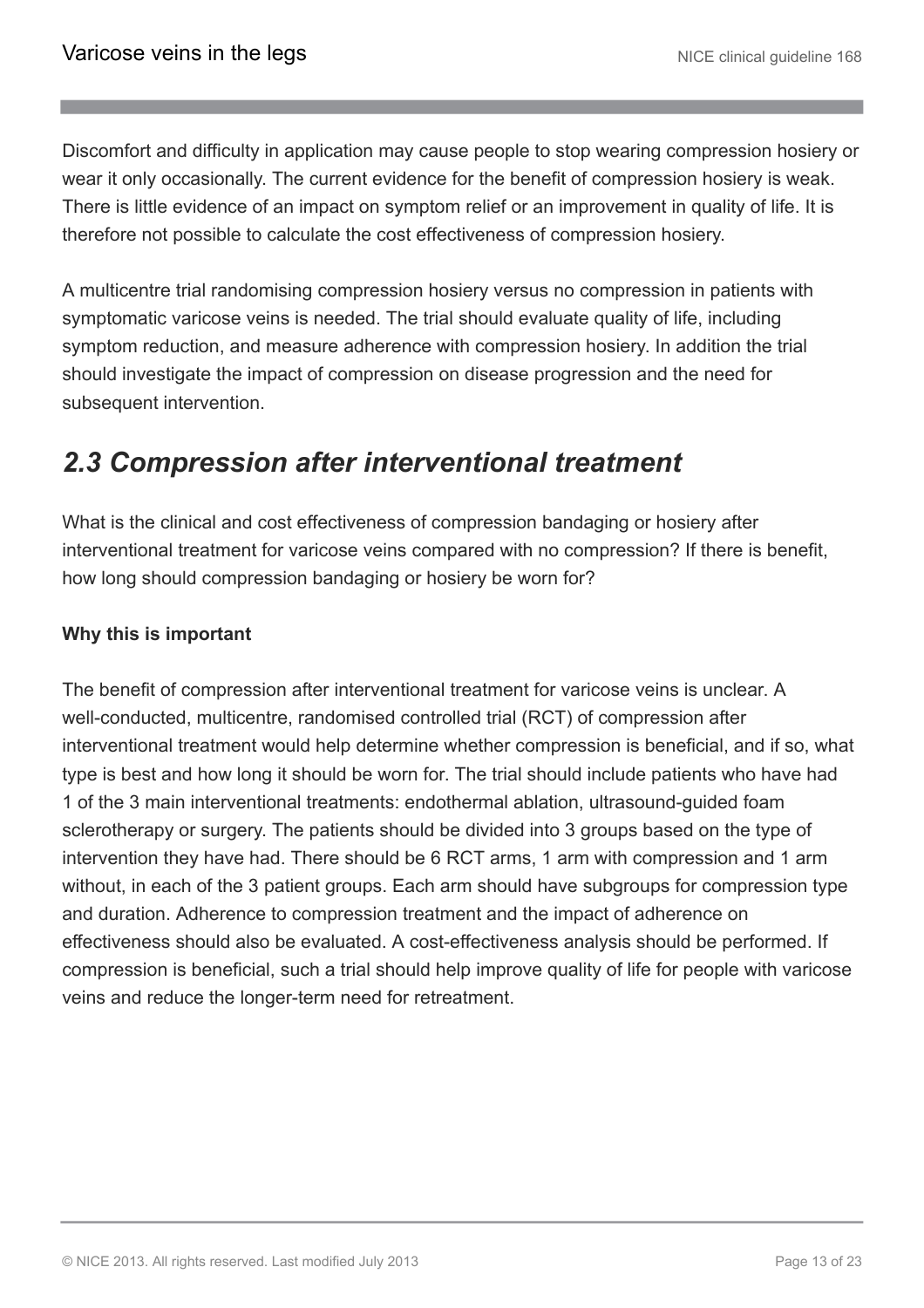## <span id="page-13-0"></span>*2.4 Truncal treatment with or without concurrent tributary treatment*

What is the clinical and cost effectiveness of concurrent phlebectomies or foam sclerotherapy for varicose tributaries during truncal endothermal ablation for varicose veins compared with:

- truncal endothermal ablation without concurrent phlebectomies or foam sclerotherapy?
- truncal endothermal ablation with phlebectomies or foam sclerotherapy, if needed, 6–12 weeks later?

### **Why this is important**

Conventional truncal stripping under general anaesthetic involves synchronous phlebectomies of varicose tributaries, and in ultrasound-guided foam sclerotherapy truncal and tributary veins are treated concurrently. In contrast, endothermal ablation may be performed alone to obliterate truncal incompetence, or synchronously with phlebectomies or foam sclerotherapy and current practice varies.

Synchronous tributary treatment ensures a single treatment episode, and the removal of all symptomatic varicosities leads to a better immediate quality of life, but this takes longer and thus may be associated with increased morbidity. Deferred tributary treatment may reduce morbidity, and also mean that some patients do not need tributary treatment (or need fewer tributary treatments on smaller veins). However, it involves 2 interventions for patients who need tributary treatment. Omitting tributary treatments entirely ensures a single treatment episode, but it is unclear whether remaining varicosities will persist and impair quality of life.

At present there is limited evidence from 1 small-scale (n=50) study on the use and timing of tributary treatments after truncal endothermal ablation. There is a need for practice to be based on empirical evidence from a large and sufficiently powered RCT comparing all 3 main intervention options (no tributary treatment, concurrent tributary treatment and delayed tributary treatment).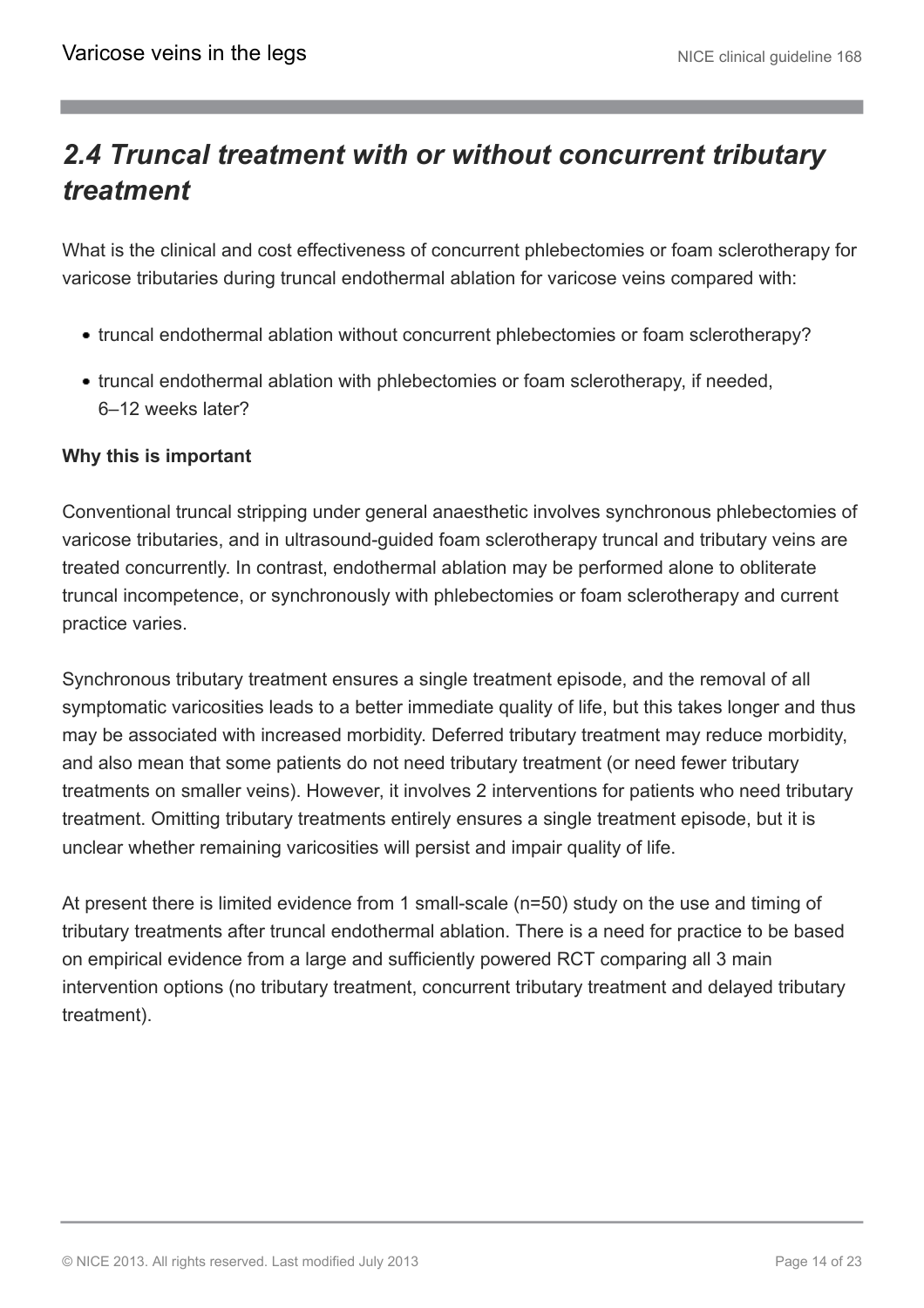## <span id="page-14-0"></span>*2.5 Optimal interventional and conservative treatments at different stages of disease*

What is the optimal treatment (compression, surgery, endothermal ablation or foam sclerotherapy) for varicose veins at each of the CEAP stages, that is CEAP stages 2–3, CEAP stage 4 and CEAP stages 5–6?

### **Why this is important**

Much of the research into the optimum treatment for varicose veins has involved patients with varicose veins in CEAP stages C2 and C3, so little is known of the relative efficacies of treatment at the more severe stages of disease. Furthermore, some studies have included patients with varicose veins at a range of stages without subgrouping, which may conceal important differences in efficacy between different treatments at different stages of disease. Hence current treatment recommendations, which do not differentiate between patients with varicose veins at different stages, may not be equally effective for all patients.

A large-scale RCT that compares the 4 main treatments (compression, surgery, endothermal ablation and foam sclerotherapy) in subgroups with varicose veins at different stages is needed. The use of CEAP to categorise the disease stages is not ideal because higher CEAP stages do not necessarily indicate greater severity. However, other methods of categorisation are even more problematic. Quality-of-life measures are unlikely to reflect severity of disease because of variations in perception of symptoms. In addition, measuring the degree of venous reflux would necessitate a method of quantifying reflux in the superficial venous system in a way that adequately reflects disease severity, and such a method does not currently exist.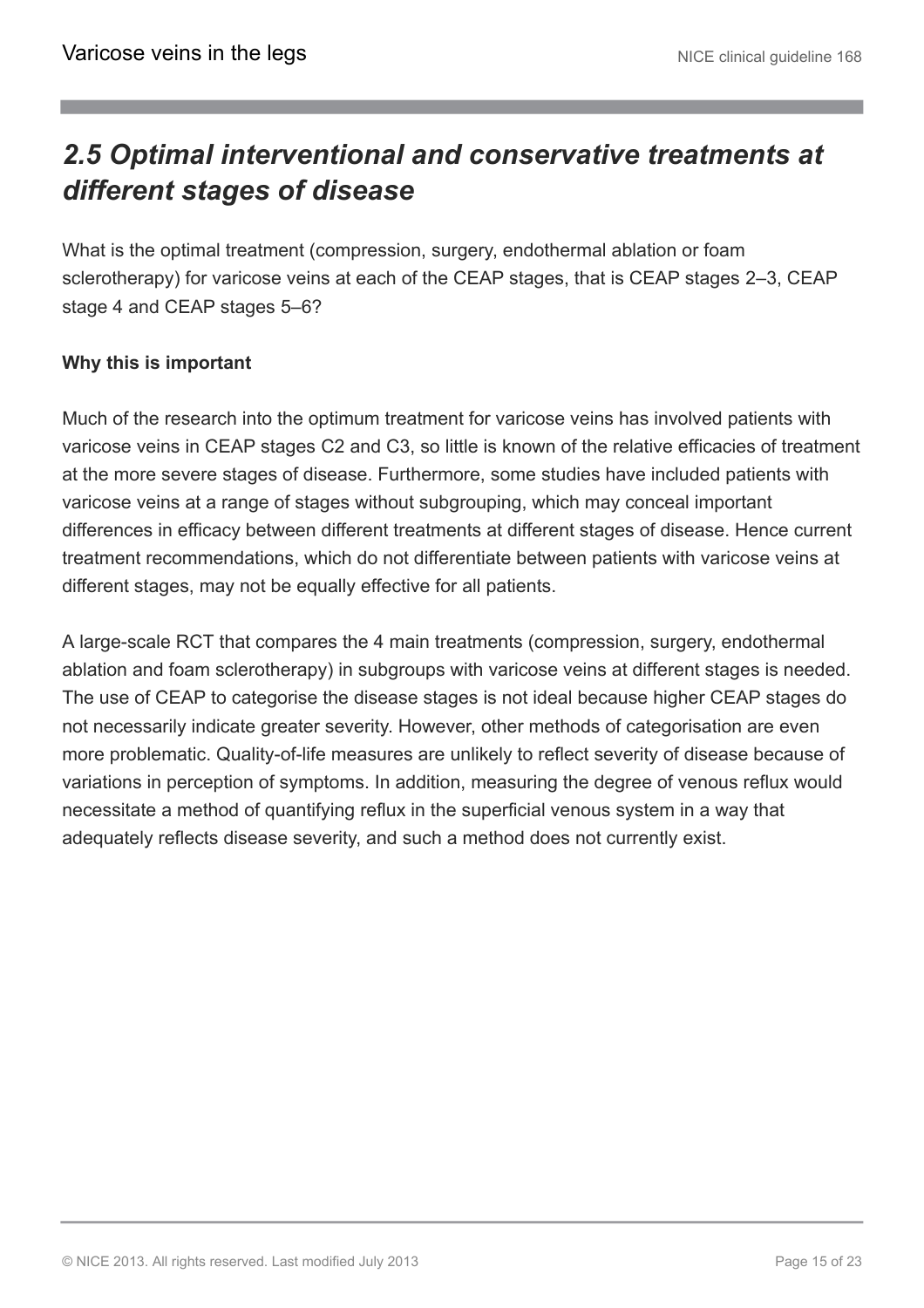## <span id="page-15-0"></span>**3 Other information**

## <span id="page-15-1"></span>*3.1 Scope and how this guideline was developed*

NICE guidelines are developed in accordance with a [scope](http://guidance.nice.org.uk/CG/Wave24/11/ScopeConsultation/Scope/pdf/English) that defines what the guideline will and will not cover.

#### **How this guideline was developed**

NICE commissioned the National Clinical Guideline Centre to develop this guideline. The Centre established a Guideline Development Group (see [section 4\)](http://publications.nice.org.uk/varicose-veins-in-the-legs-cg168/the-guideline-development-group-national-collaborating-centre-and-nice-project-team), which reviewed the evidence and developed the recommendations.

The methods and processes for developing NICE clinical guidelines are described in [The](http://www.nice.org.uk/aboutnice/howwework/developingniceclinicalguidelines/clinicalguidelinedevelopmentmethods/clinical_guideline_development_methods.jsp) [guidelines manual.](http://www.nice.org.uk/aboutnice/howwework/developingniceclinicalguidelines/clinicalguidelinedevelopmentmethods/clinical_guideline_development_methods.jsp)

## <span id="page-15-2"></span>*3.2 Related NICE guidance*

Further information is available on the [NICE website.](http://www.nice.org.uk/)

### **General**

• [Patient experience in adult NHS services.](http://www.nice.org.uk/cg138) NICE clinical guidance 138 (2012).

### **Condition-specific**

- Ultrasound-quided foam sclerotherapy for varicose veins. NICE interventional procedure guidance 440 (2013).
- [Promoting physical activity in the workplace.](http://guidance.nice.org.uk/PH13) NICE public health guidance 13 (2008).
- [Physical activity and the environment.](http://guidance.nice.org.uk/PH8) NICE public health guidance 8 (2008).
- [Obesity](http://www.nice.org.uk/guidance/CG43). NICE clinical guideline 43 (2006).
- [Four commonly used methods to increase physical activity](http://www.nice.org.uk/guidance/PH2). NICE public health guidance 2 (2006).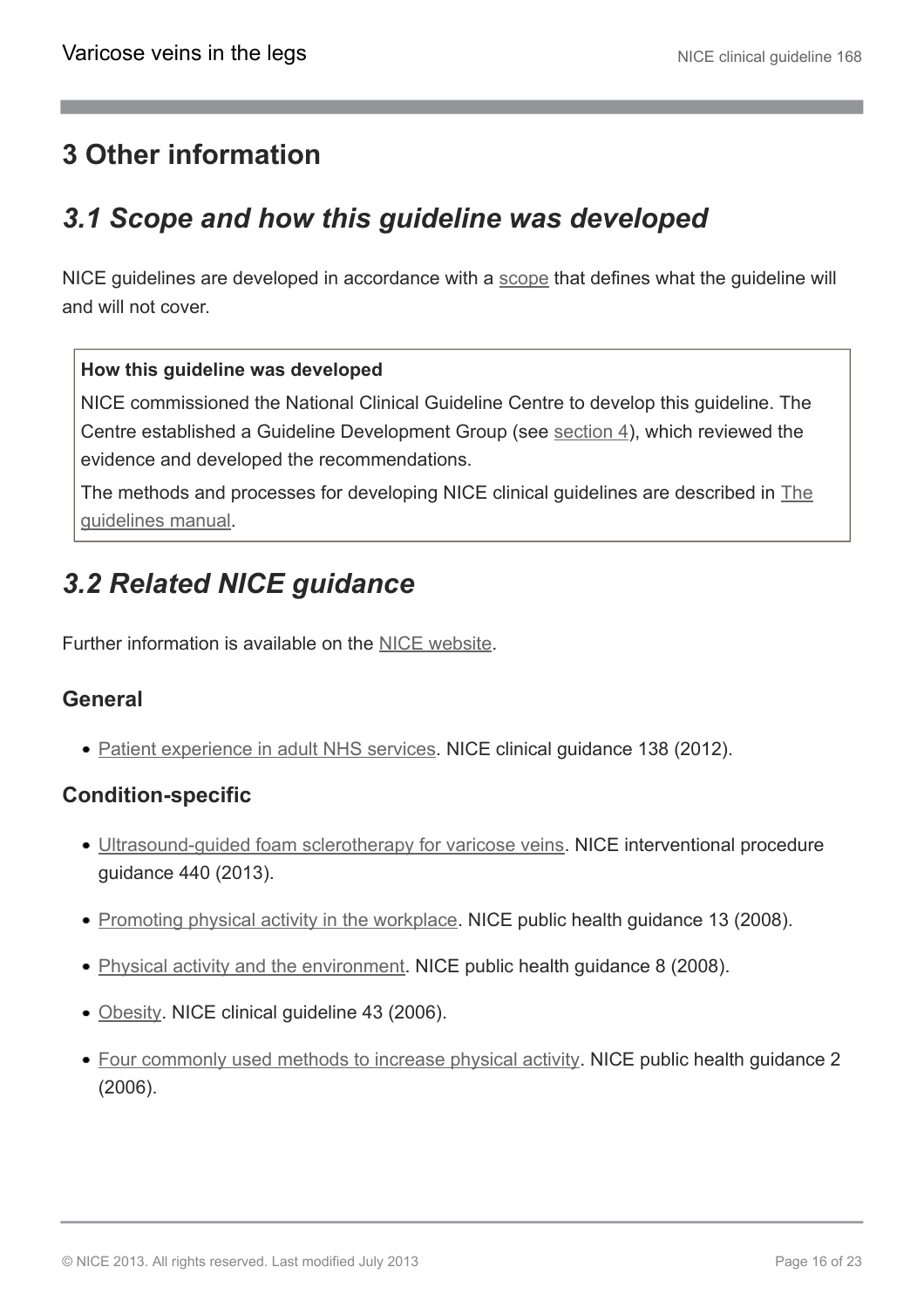- [Endovenous laser treatment of the long saphenous vein](http://guidance.nice.org.uk/IPG52). NICE interventional procedure guidance 52 (2004).
- [Transilluminated powered phlebectomy for varicose veins](http://guidance.nice.org.uk/IPG37). NICE interventional procedure guidance 37 (2004).
- [Radiofrequency ablation of varicose veins](http://guidance.nice.org.uk/IPG8) NICE interventional procedure guidance 8 (2003).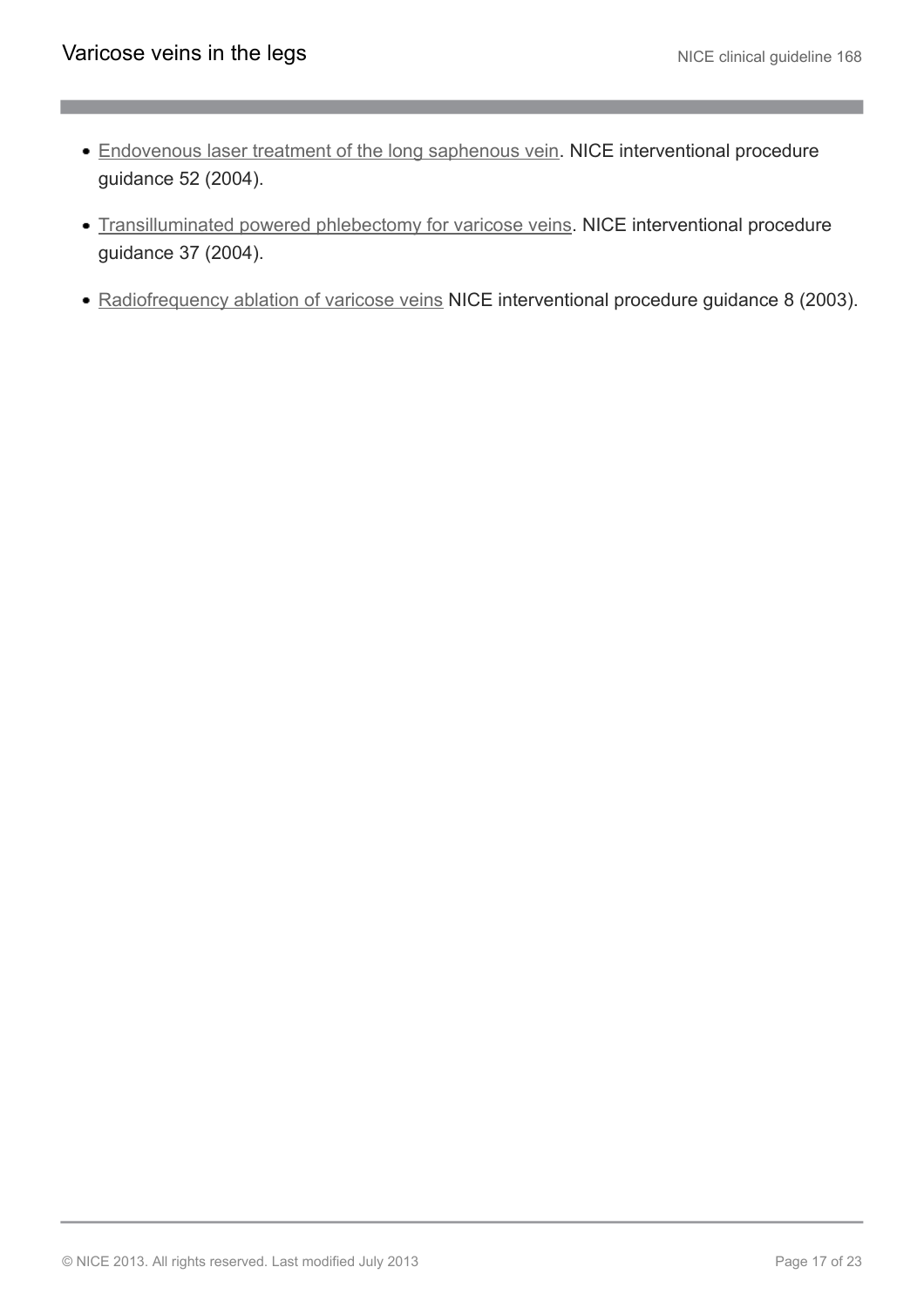## <span id="page-17-0"></span>**4 The Guideline Development Group, National Collaborating Centre and NICE project team**

## <span id="page-17-1"></span>*4.1 Guideline Development Group*

### **Alun Davies (Chair)**

Professor of Vascular Surgery, Imperial College London and Honorary Consultant Surgeon, Imperial College NHS Trust, Charing Cross & St Mary's Hospitals, London

#### **Mustapha Azzam**

MD Vascular Scientist/Phlebologist, Ealing NHS Trust, Imperial College, London

### **Andrew Bradbury**

Sampson Gamgee Professor of Vascular Surgery and Director of Quality Assurance and Enhancement, College of Medical and Dental Sciences, University of Birmingham and Consultant Vascular and Endovascular Surgeon, Heart of England NHS Foundation Trust, Birmingham

#### **Jocelyn Brookes**

Consultant Endovascular Radiologist, University College London Hospitals

**Joyce Calam** Patient member

**David Evans** Patient/carer member; Safety Engineer and Occupational Hygienist

#### **Nick Hickey**

Consultant Vascular Surgeon, Worcestershire Acute Hospitals NHS Trust, Worcester

#### **Keith Poskitt**

Consultant Vascular Surgeon, Cheltenham General Hospital, Gloucestershire Hospitals NHS Foundation Trust

#### **Hazel Trender**

Vascular Nurse Specialist, Sheffield Vascular Institute, Sheffield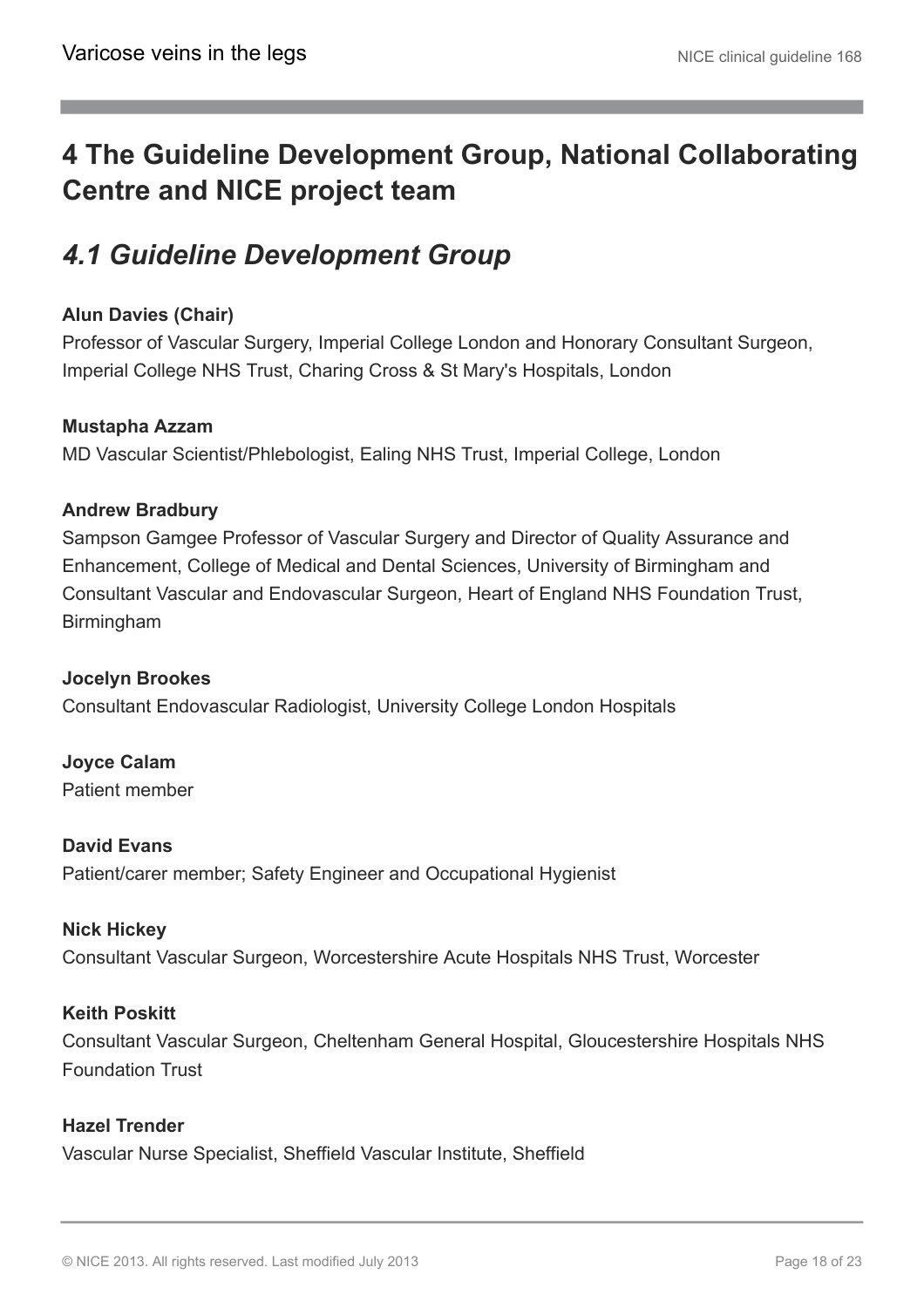#### **Mark Vaughan**

GP, Avenue Villa Surgery, Llanelli, Carmarthenshire

### **Co-opted member**

**Jenny Greenfield** Practice Nurse Manager, Meridian Surgery, East Sussex

## <span id="page-18-0"></span>*4.2 National Clinical Guideline Centre*

**Kate Kelley** Associate Director

**Quyen Chu** Senior Project Manager and Research Fellow

**Karen Head** Senior Research Fellow and Project Manager

**Grace Marsden** Senior Health Economist

**Mark Perry** Research Fellow

**Ebeneezer Tetteh** Senior Health Economist

**Richard Whittome** Information Scientist

**Katharina Dworzynski** Senior Research Fellow

**David Wonderling** Head of Health Economics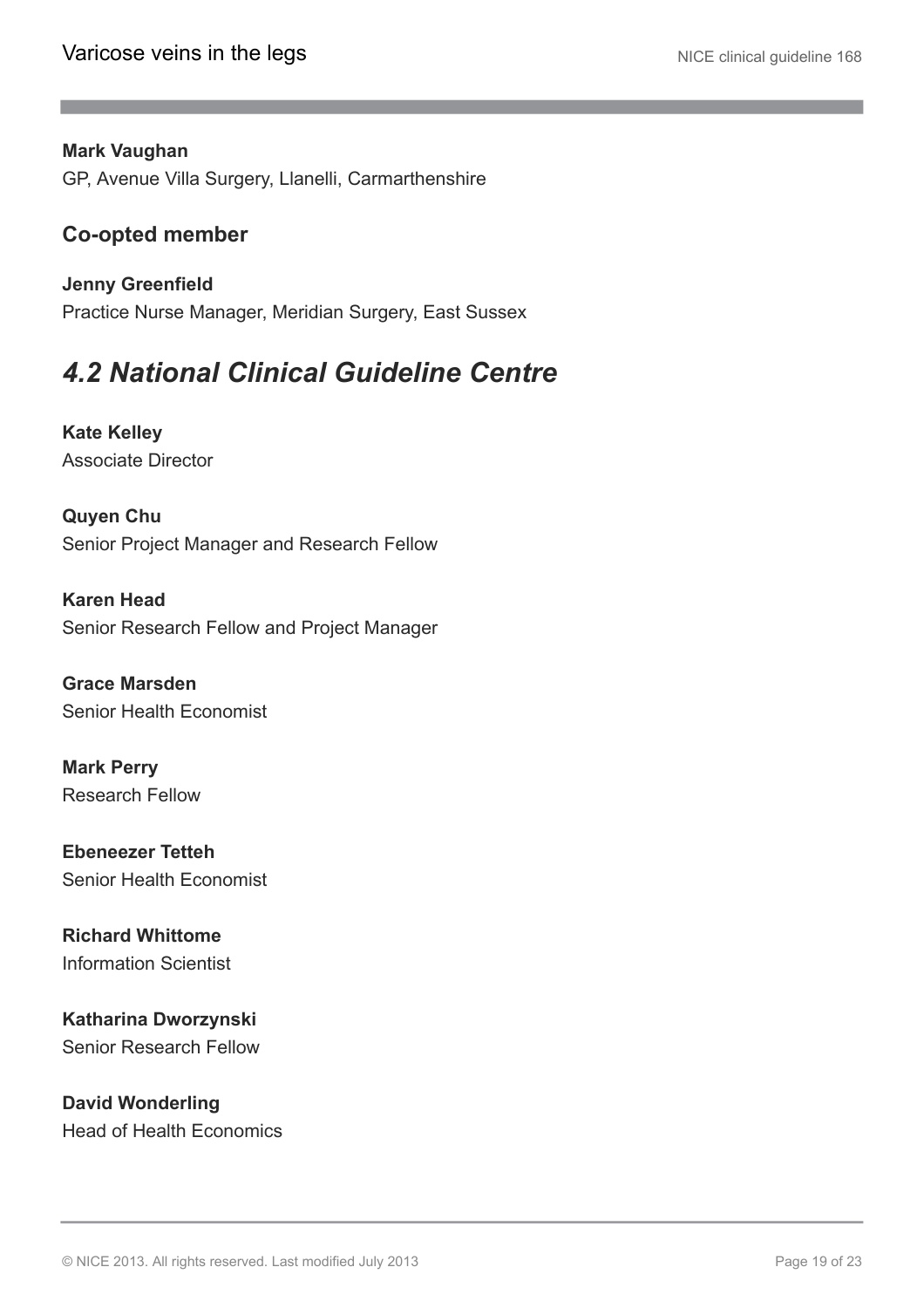**Katie Jones** Project Manager

## <span id="page-19-0"></span>*4.3 NICE project team*

**Sharon Summers-Ma** Associate Director

**Caroline Keir** Guideline Commissioning Manager

**Margaret Ghlaimi** Guideline Coordinator

**Steven Barnes** Technical Lead

**Prashanth Kandaswamy** Health Economist

**Jasdeep Hayre** Health Economist

**Judy McBride** Editor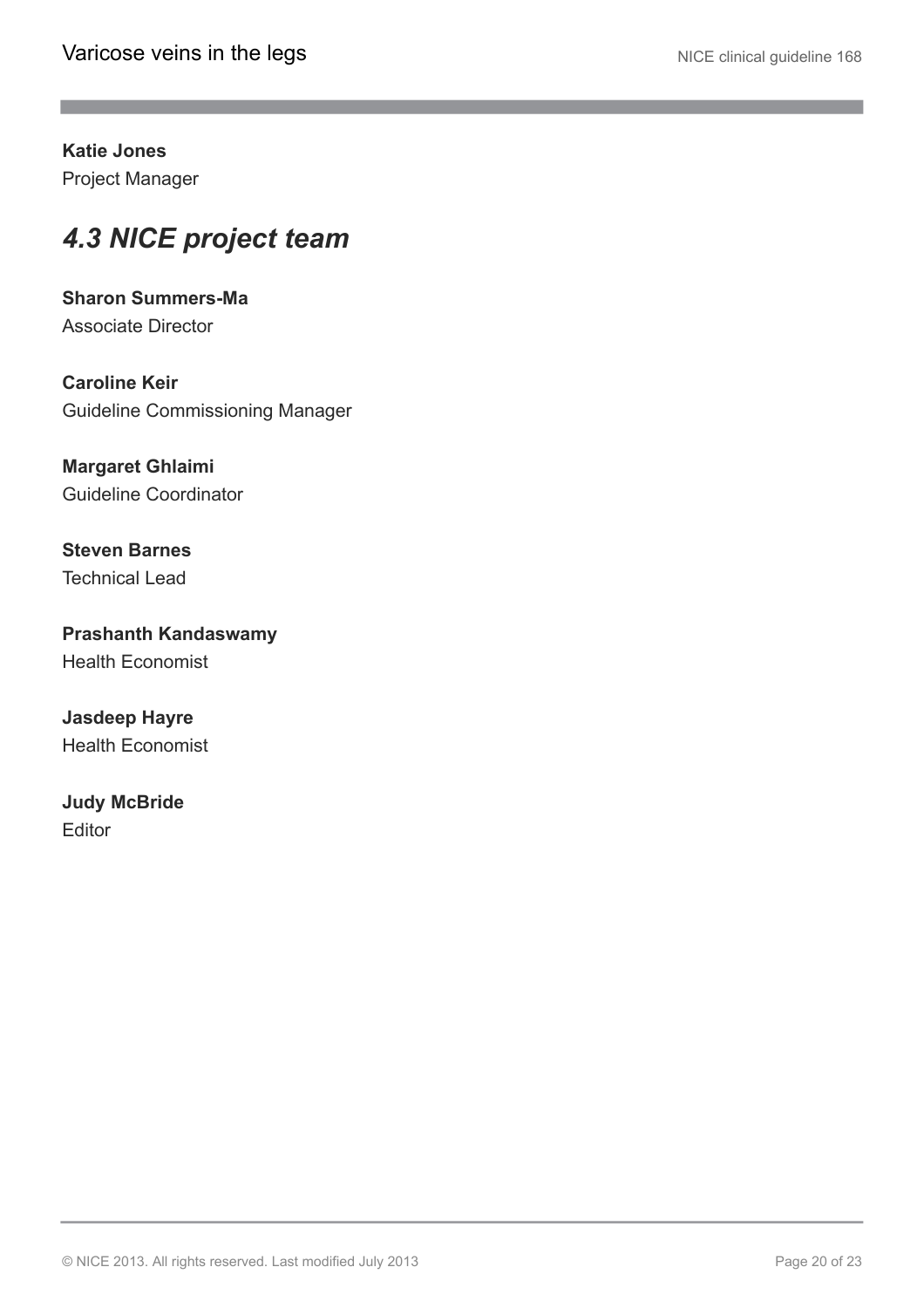## <span id="page-20-0"></span>**About this guideline**

NICE clinical guidelines are recommendations about the treatment and care of people with specific diseases and conditions in the NHS in England and Wales.

NICE guidelines are developed in accordance with a [scope](http://guidance.nice.org.uk/CG/Wave24/11/ScopeConsultation/Scope/pdf/English) that defines what the guideline will and will not cover.

This guideline was developed by the National Clinical Guideline Centre, which is based at the Royal College of Physicians The Centre worked with a Guideline Development Group, comprising healthcare professionals (including consultants, GPs and nurses), patients and carers, and technical staff, which reviewed the evidence and drafted the recommendations. The recommendations were finalised after public consultation.

The methods and processes for developing NICE clinical guidelines are described in [The](http://www.nice.org.uk/aboutnice/howwework/developingniceclinicalguidelines/clinicalguidelinedevelopmentmethods/clinical_guideline_development_methods.jsp) [guidelines manual.](http://www.nice.org.uk/aboutnice/howwework/developingniceclinicalguidelines/clinicalguidelinedevelopmentmethods/clinical_guideline_development_methods.jsp)

### <span id="page-20-1"></span>*Strength of recommendations*

Some recommendations can be made with more certainty than others. The Guideline Development Group makes a recommendation based on the trade-off between the benefits and harms of an intervention, taking into account the quality of the underpinning evidence. For some interventions, the Guideline Development Group is confident that, given the information it has looked at, most patients would choose the intervention. The wording used in the recommendations in this guideline denotes the certainty with which the recommendation is made (the strength of the recommendation).

For all recommendations, NICE expects that there is discussion with the patient about the risks and benefits of the interventions, and their values and preferences. This discussion aims to help them to reach a fully informed decision (see also [Patient-centred care\).](http://publications.nice.org.uk/varicose-veins-in-the-legs-cg168/patient-centred-care)

### **Interventions that must (or must not) be used**

We usually use 'must' or 'must not' only if there is a legal duty to apply the recommendation. Occasionally we use 'must' (or 'must not') if the consequences of not following the recommendation could be extremely serious or potentially life threatening.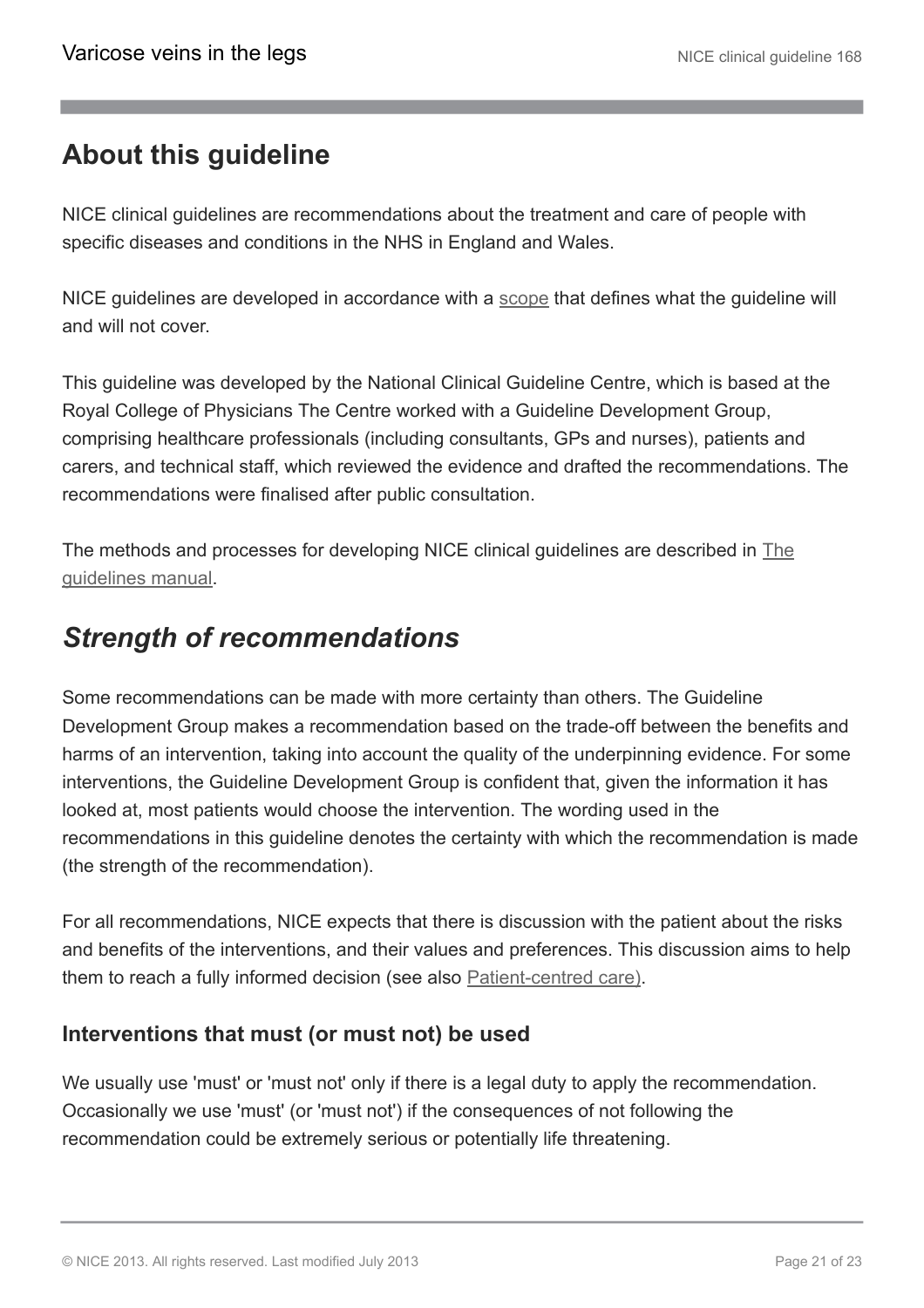### **Interventions that should (or should not) be used – a 'strong' recommendation**

We use 'offer' (and similar words such as 'refer' or 'advise') when we are confident that, for the vast majority of patients, an intervention will do more good than harm, and be cost effective. We use similar forms of words (for example, 'Do not offer…') when we are confident that an intervention will not be of benefit for most patients.

### **Interventions that could be used**

We use 'consider' when we are confident that an intervention will do more good than harm for most patients, and be cost effective, but other options may be similarly cost effective. The choice of intervention, and whether or not to have the intervention at all, is more likely to depend on the patient's values and preferences than for a strong recommendation, and so the healthcare professional should spend more time considering and discussing the options with the patient.

## <span id="page-21-0"></span>*Other versions of this guideline*

The full guideline, [Varicose veins in the legs: the diagnosis and management of varicose veins](http://guidance.nice.org.uk/CG168/guidance) contains details of the methods and evidence used to develop the guideline. It is published by the National Clinical Guideline Centre.

The recommendations from this guideline have been incorporated into a [NICE Pathway.](http://pathways.nice.org.uk/pathways/varicose-veins-in-the-legs)

We have produced [information for the public](http://publications.nice.org.uk/ifp168) about this guideline.

## <span id="page-21-1"></span>*Implementation*

[Implementation tools and resources](http://guidance.nice.org.uk/CG168) to help you put the guideline into practice are also available.

## <span id="page-21-2"></span>*Changes after publication*

July 2013: minor maintenance.